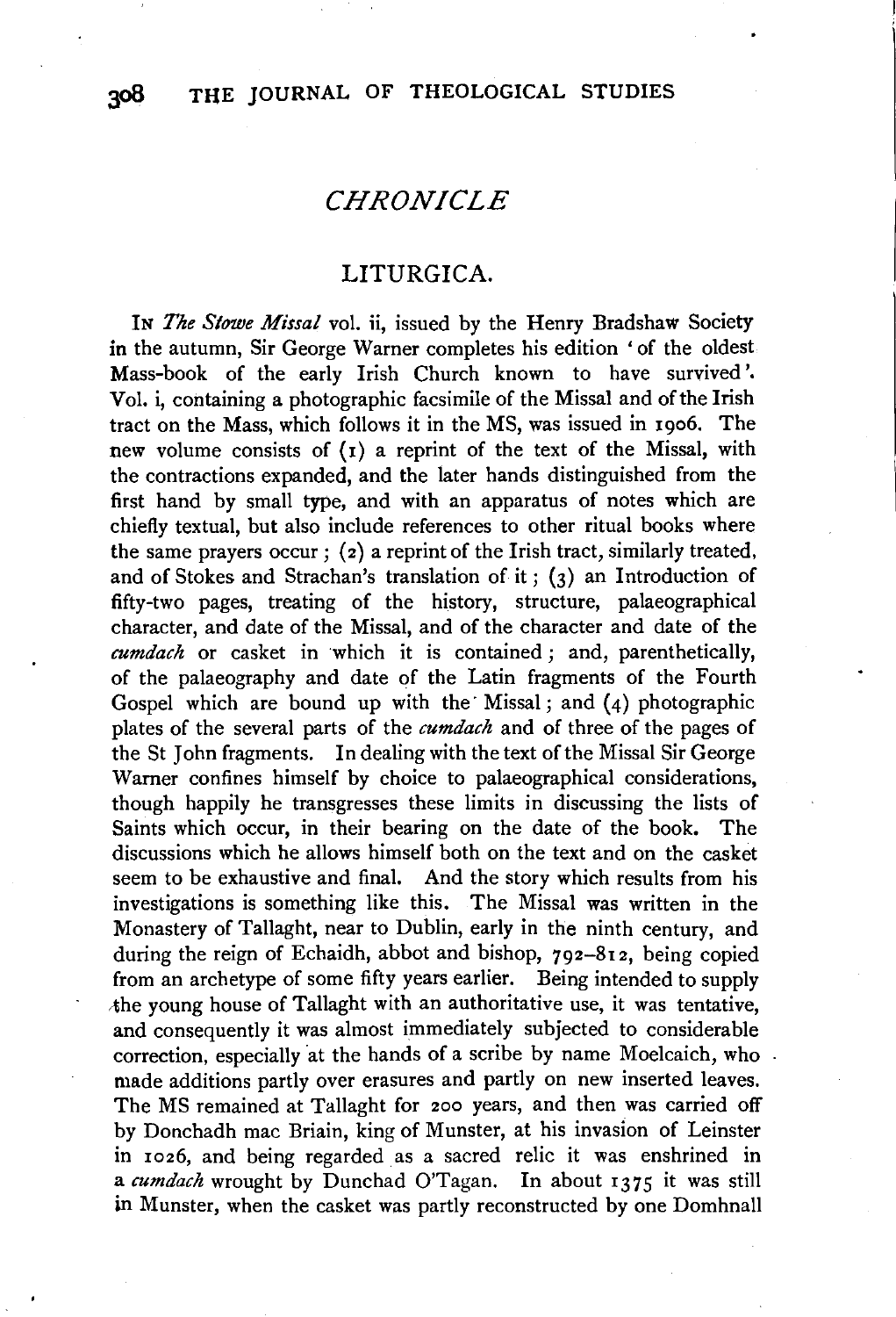D'Tolari. Henceforth nothing is known of the book till the end of the eighteenth century, when it was acquired on the continent by 'John Grace', who was probably either John Grace, captain of carabineers in the imperial service, who died at the siege of Belgrade in 1789, or John Dowell Grace, captain of the Würtemberg dragoons, who died in Ireland in 1811. Anyhow there is little doubt that it was Richard, the second Marquess of Buckingham, who obtained the MS from the Grace family, with which he was connected by marriage, and added it to the Library at Stowe House. The Stowe collection was sold to Lord Ashburnham in 1849 and removed to Ashbumham House,: where it remained till 1883, when it was bought by the nation, and thoseMSS which were of Irish interest were given to the Royal Irish Academy, in the Library of which the Stowe Missal still rests. All this is here, of course, put more dogmatically than it is by Sir George Warner: the evidence for it is to be found in his Introduction. It is perhaps unnecessary to add that the contents of the Missal are, a Litany, some of the leaves of which have got displaced and are now ff. 30 sq. ; the Ordinary and Canon of the Mass, in the main Roman, but with Gallican additions (especially the common prayers after the Epistle, here in the form of a Litany derived from the Byzantine rite, and interpolations in *Memento* and *Hane igitur,* and the diptychs in *Memento etiam);* a common mass for saints, and one for the dead; an Order of Baptism ; and an Order for the Visitation and Communion of the Sick.

It is twenty-five years since Dom Gasquet and Mr Edmund Bishop called attention to the Brit. Mus. MS Royal 7 B iv, and made it the point of departure of their work *Edward VI and the Book of Common Prayer*, in which also they printed a considerable part of its contents. Dr J. Wickham Legg has now printed and edited the whole text of the MS for the Henry Bradshaw Society, under the title of *Cranmer's Liturgical Projects* (1915). As every one who is interested in it knows, the text contains two schemes for a revised Divine Service, the first consisting of two offices, for morning and evening respectively; the other perpetuating the traditional order of seven day offices and a night office ; while at the end there is a Kalendar, and a Table of Lessons adapted to the form of neither scheme, and possibly being all that survives of a third scheme. The MS is written in five hands: viz. hand A, that of the Kalendar and Table of Lessons of the first scheme (ff. 4-6); hand B, in which is written the first scheme down to the Fourth Lesson of March 9 (ff.  $7-47$ ); hand C, that of ff.  $48-132$ , completing the series of Fourth Lessons of the first scheme, and ff. 133-150 containing the office of the second scheme; Cranmer's own hand, in which is written the Table of Lessons of the second scheme  $(f_i, 151)$ 

<sup>1</sup>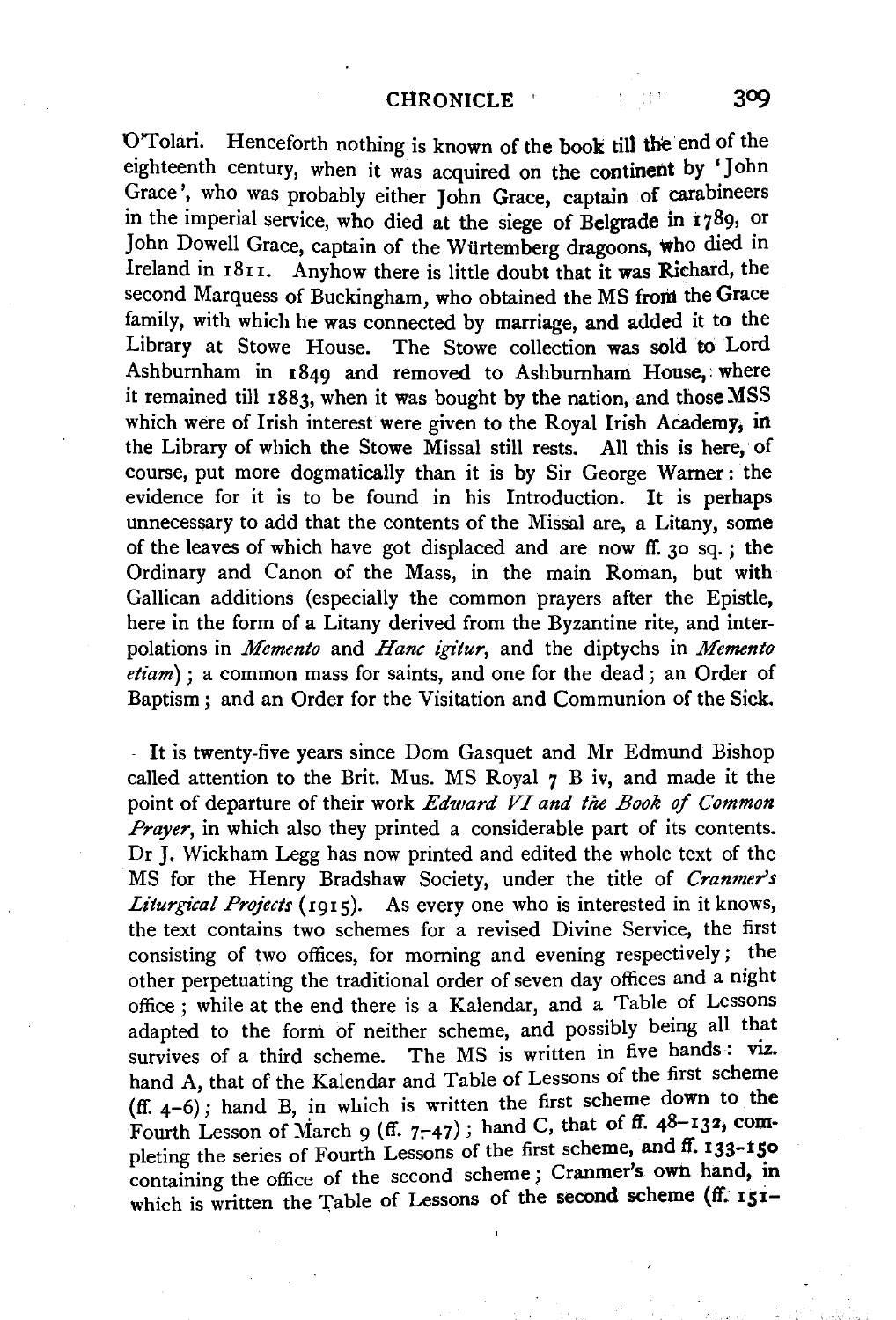156); and lastly, hand D (ff. 157-159) covering the final Kalendar and its table of lessons. Of these hands, A, B, and D may possibly be one and the same ; C is the hand of Ralf Morice, Cranmer's chaplain ; and the work of A, B, and C has been corrected at many points by Cranmer himself. Dr Legg divides the text into three parts: 'Part I', which contains the two-office project-Kalendar and Table of Lessons, Preface, Rules for the recitation of the Psalter and the reading of Holy Scripture, the scheme of Service, the metrical Hymns, the Collects, and the uncompleted series of Fourth Lessons for the morning of certain immovable feasts ; ' Part II ', containing the second project, which is arranged like the Breviary, but without the text of the Psalms, and with only the *incipit* and *explicit* of proper Lessons, and the *incipit* of Hymns, followed by a Table of Lessons for Sundays and ferias; and the third partwhich Dr Legg has not marked off so definitely from 'Part II ' as he has marked off 'Part II' from 'Part I'-consisting of a Kalendar and a Table of Lessons, which, as was noted above, fits neither of the two projects. Throughout, Cranmer's corrections are noted in the margin. In the Introduction, after describing the MS, and after noting and illustrating the liturgical tendencies of the period, Dr Legg discusses the structure, contents, and sources of the two schemes and their several parts; and in the result he confirms the conclusion that the longer office ('Part II') in point of structure approximates to the second recension of Quignon's *Breviarium Romanum,* while its content is almost exclusively Sarum matter ; and as to the shorter office ('Part I'), after examining a number of Lutheran schemes, while he· inclines to the view that none of them affected Cranmer's work, and that similarities between the German and the English schemes are sufficiently accounted for by their common derivation from the traditional rite, he concludes that, if any of the German *Kirchenordnungen* did affect Cranmer at this point, it was most probably Bugenhagen's *Pia et vere catholica ordinati'o* of 1535. In the 'Notes' at the end of the volume Dr Legg traces the sources in detail and discusses other points that arise. An Appendix puts in parallel columns the Prefaces of the two recensions of Quignon, and their derivatives, viz. the Preface of ' Part I ' and that of the Book of Common Prayer of 1549, i. e. our present ' Concerning the Service of the Church '; and lastly, six facsimiles, inserted after the Introduction, illustrate the several handwritings of the MS. Dr Legg has probably said nearly all that needs to be said or can be said about Cranmer's projects, at least for the present. Among what appear to be new points that he has made are these. Whereas it is commonly and naturally supposed that 'Part II' is prior in date to 'Part I ', Dr Legg notices that this cannot be taken for granted, and that there are some, if inconclusive, reasons for the view that the order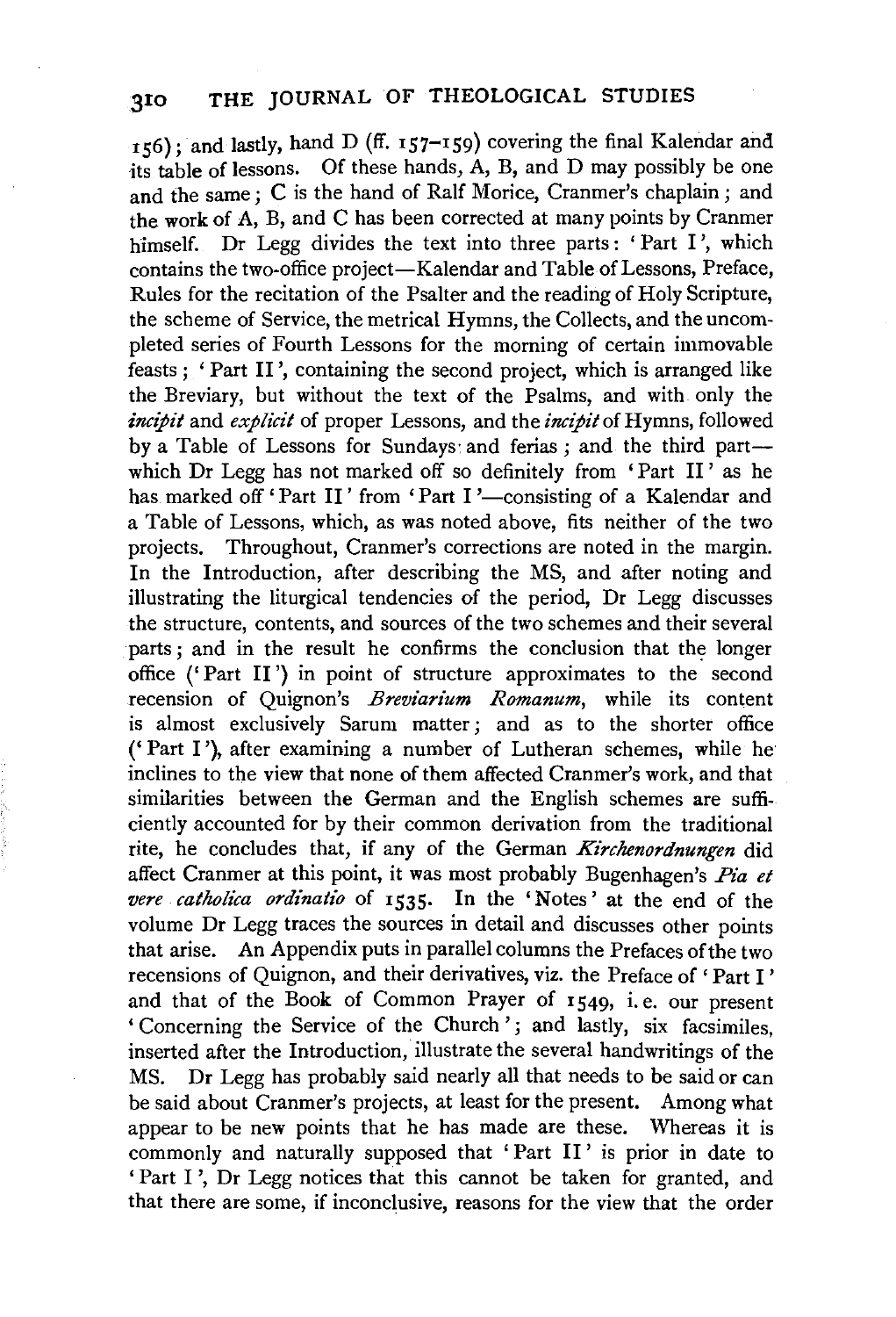of the MS represents the order of events, and that Cranmer's unstable mind reacted from the excessive simplification of 'Part I'. Again, he has explained the Kalendar of ' Part I', with its strange assortment of Scriptural names, by noting that these correspond to one of the Lessons of the day, being in each case the name, either of the author of the book then beginning to be read, or of the subject of the story ; while only a few more than half of them were to be commemorated, and then only by a Fourth Lesson at Matins in the shape of a short sermon on the moral of their lives. And again, Dr Legg points out that in these Fourth Lessons Cranmer generally uses the version of Erasmus (1519) in place of the Vulgate of the New Testament. The only section on which Dr Legg appears to have left room for any considerable addition to his notes is that of these same Fourth Lessons. He bas not identified the sources of a number of them. This is only natural, and it is unimportant. But if any one wants an amusement for his leisure, he may find it in endeavouring to tun to ground some more of Cranmer's quotations. Here are some contributions, and incidentally some corrections in detail. P. 54 ll. 35- 41 are from Erasmus's *Paraphrase* on Acts xvi (hence delete the note on 1.  $36$ ; also correct the note on p.  $55$  ll.  $6-\overline{13}$ , where there is no Vulgate except what Erasmus has in common with the Vulgate). P. 55 11. 39-41 is expanded from the entry in the *Martyrologium* of Usuard. P. 57 l.  $7 \cdot$  Nam cum '-1. 18  $\cdot$  suis' is from Rufinus *Hist*. *Eccl.*  $x$  36. P. 57 ll. 23 sq. 'conversus . . . Paulum' is from St Bernard *in Conv. S. Pauli Serm.* ii 1; 11. 24 sq. 'conversus . . . mundo' and p. 58 l. 31 -- 59 l. 19 from *ibid.* i 1, 2, 5, 6; and with p. 59 ll. 20-25 cp. the popular verse 'Clara dies Pauli' &c. P. 60 ll. 15 sq. ('sic ... recepissent ') comes from Erasmus *Paraphrase* on Acts ix 10 sqq. The middle part of the Lesson on St Chrysostom, p. 62, the Gainas incident, must come from Theodoret  $H.E.$  v 32, not from Socrates. P. 63, nearly all that is not taken from St Jerome is from Eus.  $H.E.$  iii 36 (Rufinus), viz. 11.  $17-19$ ,  $28-30$ ,  $36$ . Pp. 69 sqq., the Lesson on the XL Martyrs is not only 'based upon' St Basil's Homily, but in the main is quoted from the sixteenth-century Latin version of it. which is reprinted in Fronto Ducaeus's edition of St Basil's works, Paris, Morel, 1618. P. 73: correct the note and for 'll.  $23-35'$  read 'll.  $18-39$ '; for ' $15$ ' read ' $15-17$ '; and delete the last two sentences as needless, since the allusion to Philo is derived from Jerome.  $P. 89$ : correct the note and for ' $16-21$ ' read ' $18-21$ '. P. 89 l.  $23-90$ , l. 21 is *wholly* taken from St Jerome (see note p. 217). P. 981.  $33-100$ , 1. 27 is translated from St Gregory Nazianzen *Hom.* xviii: pp. 100 l,  $_{27}$ 102 l. 9 is from a *Passio S. Cypriant*, which has been ascribed to Paulus Diaconus, and is only an interpolated and spoiled recension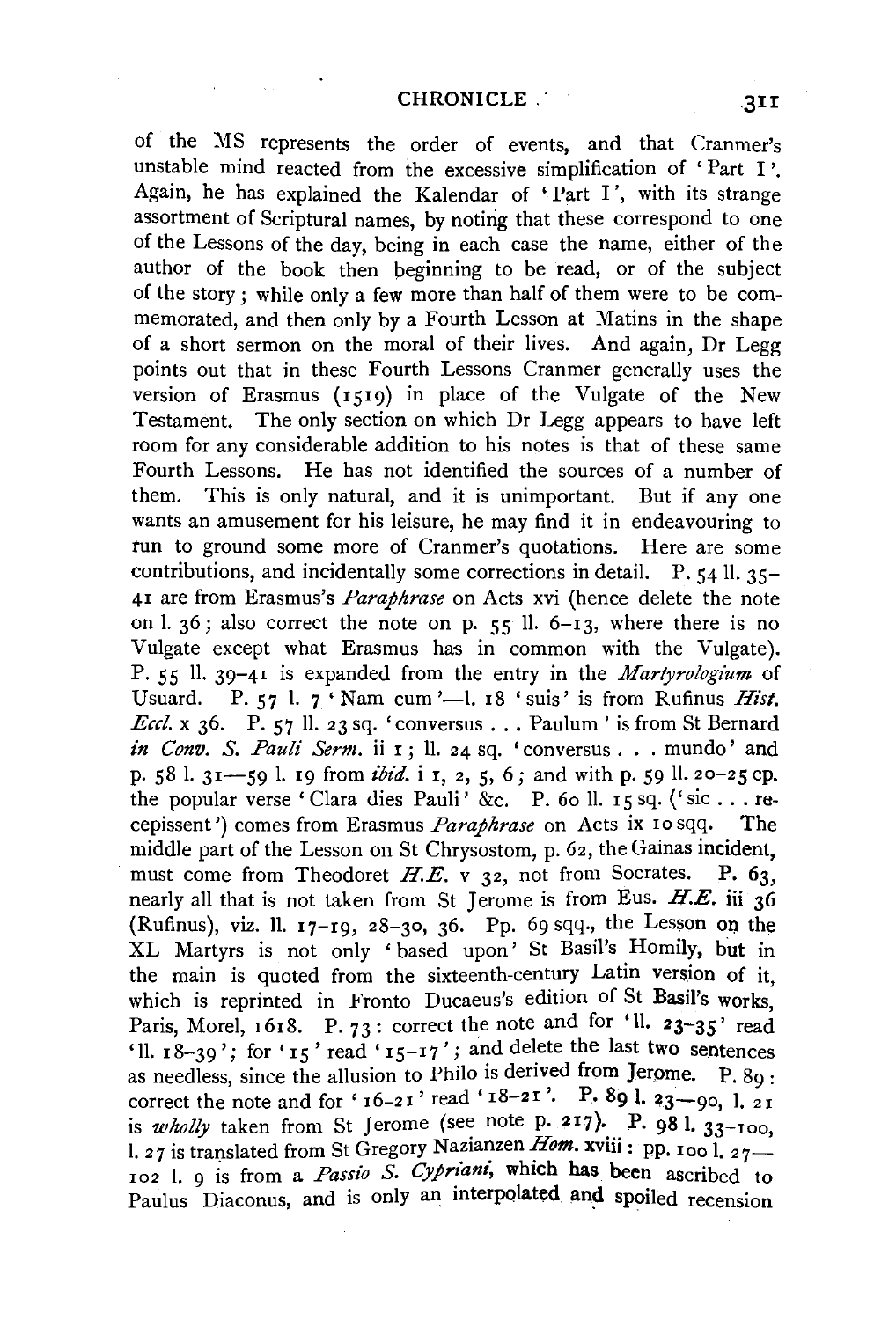of the *Acta proconsularia.* P. 105 11. 28-4I 'conscripsit' is from Eus. H. *E.* iii 4 (Rufinus) ; the rest of the Lesson from St Jerome *Catalogus* 7. The authority for the date, vii Kal. Feb., of St Polycarp's martyrdom, which Dr Legg has failed to discover (p. 205), is *Martyrolog. Rom. Vet.* and *Martyrolog. Hieronym.* (discussed in Lightfoot *Ignatius*  i p. 688); and with reference to the same page, the martyrdom was not on *'the* Great Sabbath' i. e. Easter Eve, but on *'a* great sabbath' (see Lightfoot *in loc.*). P. 110 ll. 5, 6 (not 5-8) and ll. 28-32 (not 30), and p. I 11 11. 22 sq., 25-29, 34' confectus '-36, come from St Jer. *Cata!.* 9; p. 110 ll. 7-20 from St Jer. *adv. Iovin.* i; ll. 20-27 from Anianus's Latin version of St Chrys. *in Matt.*  $i$  3; 1. 32-p. III l. 2I from St Chrys. *in Ioan*. ii 1-3; p. 111 ll. 23 ('Ephesi'), 24 are a conflation of St Jer. *ad Iovin*. *i* and Quignon; and ll. 31-33 ('columna ... recubuit ') are from St Chrys. *in Ioan*. *i* 1. The only printed edition of the works of St Jerome which existed in Cranmer's days was that of Erasmus, Bale I5I6-1520 and Paris 1534, and of each of these prints Cranmer possessed a copy (Burbidge *Liturgies and Offices* p. xxii). It is therefore likely that Cranmer would use Erasmus's text. And in fact he did. For first, the curious reading ' ultimam Hamam Hadriani' on p.  $75$  l. 14 is explained by Erasmus's text; the scribe has simply included the catchword at the bottom of the *recto* of vol. i f. I20 ( ulti[ mam Ha Jmam Hadriani). And again, Erasmus's text of the *Catalogus* is interpolated, and Cranmer has reproduced some of the interpolations : thus p. 52 l. 7 sq., p. 68 ll.  $10 - 12$ , p. 95 ll. 20 sq., 32, words in p. 106 ll.  $I-4$ ,  $Q-I2$ , and p. III 1. 27 ('pertinace'), are all found in the text of Erasmus. Dr Legg holds that Cranmer is dependent on Geo. Witzel's *Hagiologium* (Mainz 1541) for some of these lessons. It may be so: but the supposition seems to me gratuitous. The points at which Dr Legg cites Witzel are p. 55 ll. 38 sqq., where there are only a few words in common and these Usuard's; p.  $73$ , on St Mark, where Cranmer anyhow has read Eusebius further than as he is represented in Witzel; pp. 77 sqq., for Gordius, for whom St Basil is the obvious and only authority, while both Witzel and Cranmer only reproduce the sixteenth-century translation of St Basil mentioned above; pp. 83 sq., St Basil, for whom St Gregory Nazianzen is again the obvious authority; p. 94, for an obvious quotation from Eusebius; p. 95 1. 32, which, as we have seen, comes from Erasmus's Jerome; pp. Ioo sqq., the Passion of St Cyprian, which Witzel marks as *'ex Cyfriano* ', i. e. from Erasmus's edition of St Cyprian, where it is printed before the text; and p. Io5, where, as we have seen, the passage in question is an obvious quotation from Eusebius. There is in fact nothing supposed to be borrowed from Witzel which it was not quite obvious to anybody to take directly from Witzel's sources. Finally,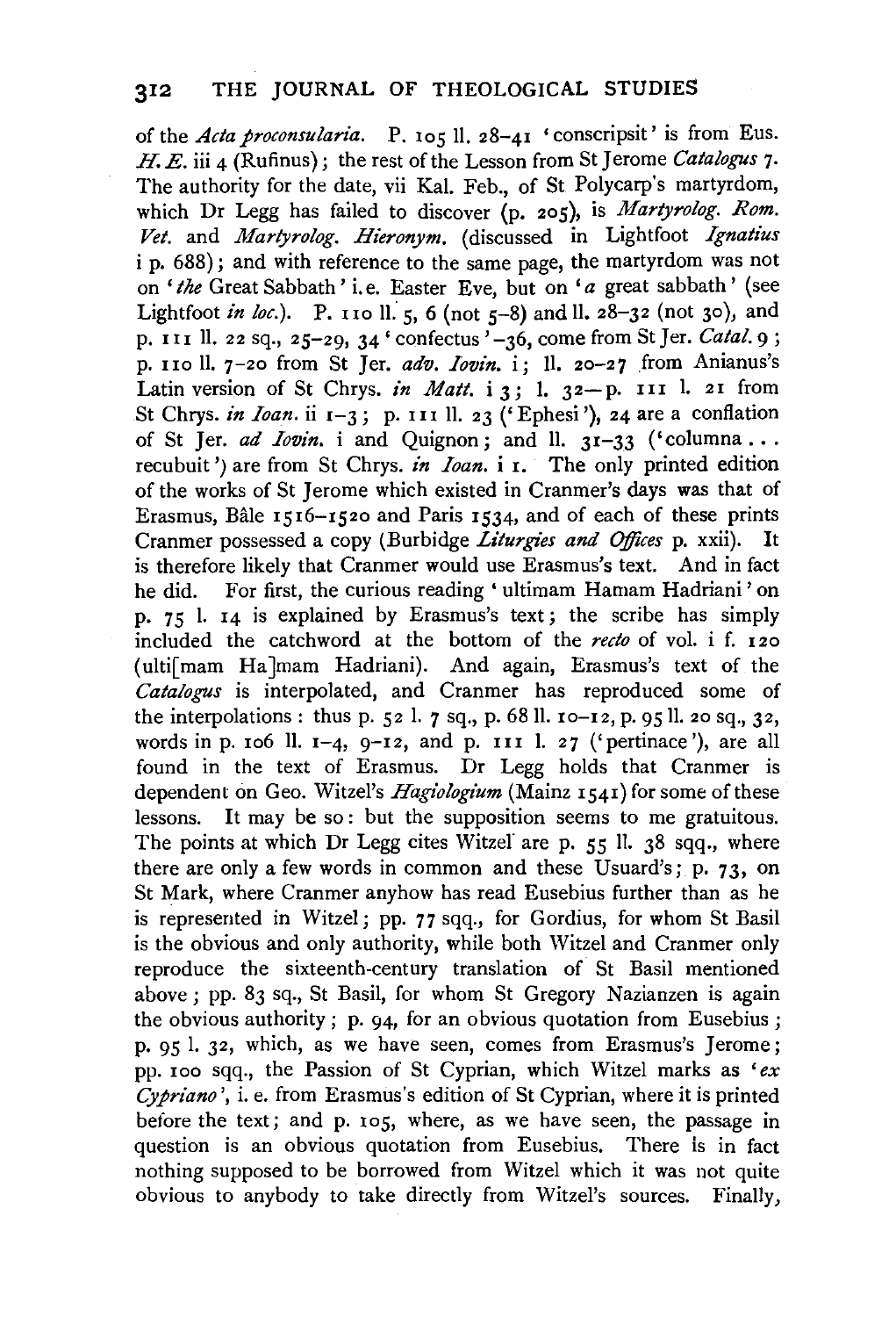## CHRONICLE

there are two or three questions I should like to ask. On what principle are words obelized in the text? The obelus presumably means that the word so marked is obviously a mistake on the part of the scribe of the MS, not of the editor. But there are numberless evident mistakes left un-obelized (e. g. p. 76 'augebat' for 'angebat ', p. 97 mistakes lett un-obelized (e.g. p. 76 'augebat' for 'angebat', p. 97<br>clauculum' for 'clanculum'; p. 105 'velum ... sumante' for 'velis ... sinuatis '), which can scarcely be attributed to the editor. Then, why does Dr Legg apparently ignore Cranmer's correction of pp. 116 sq. and adopt as intended what surely is only a mistake of the scribe-viz. the assignment of *Pater noster* and *preces* to Sunday Lauds, and of the collect of the day to Prime? And finally, why did not Dr Legg tell us his opinion as to what Dom Gasquet and Mr Bishop took for granted, viz. that this MS is the document which was asked for by the Convocation of Canterbury in  $1547$ ?

Mr H. A. Wilson has added to his many services, notably that of his edition of the *Gelasianum,* by editing, for the Henry Bradshaw Society, *The Gregorian Sacramentary under Charles the Great* (1915). As is well known, what is called the *Gregorian* is not the Roman Sacramentary in the state which it had reached in the pontificate of St Gregory the Great-whether reformed by St Gregory or not-but a composite work consisting of the papal Sacramentary as transmitted to Charlemagne by Hadrian I, then regarded as the work of St Gregory but including some matter of later date, and a supplement, compiled out of matter of the *Gelasianum,* of Hadrian's book itself, and other sources, supplying further masses both to fill up the year and for other occasions, and other matter, together with a long series of proper prefaces and of episcopal benedictions. This supplement was almost certainly the work of Alcuin, and the compiler prefixed to it a *praefatiuncula*, explaining its purpose as for optional use in the Frankish Church. In later copies the *praefatiuncula* was omitted and the book thus made continuous; and later still the book was thoroughly unified by the orderly rearrangement of its contents. Mr Wilson's edition exhibits the text in its original form as arranged by Alcuin. He uses three MSS: viz. Vatican *Reginae* 357, written in France in the ninth century and probably before 850; Vatican *Ottobon.* 313, of the first half of the ninth century and probably in use in the cathedral church of Paris before 850; and Cambrai 164, a copy of the papal book, without the supplement, written for use at Cambrai in  $811$  or  $812$ , and probably derived from Hadrian's archetype by a tradition independent of that which issued in Alcuin's compilation. Mr Wilson adopts the text of *Reginae* 357, supplying the omitted *praefatiuncula* from Ottobon. 357; and at the foot of the page he gives the variants of the other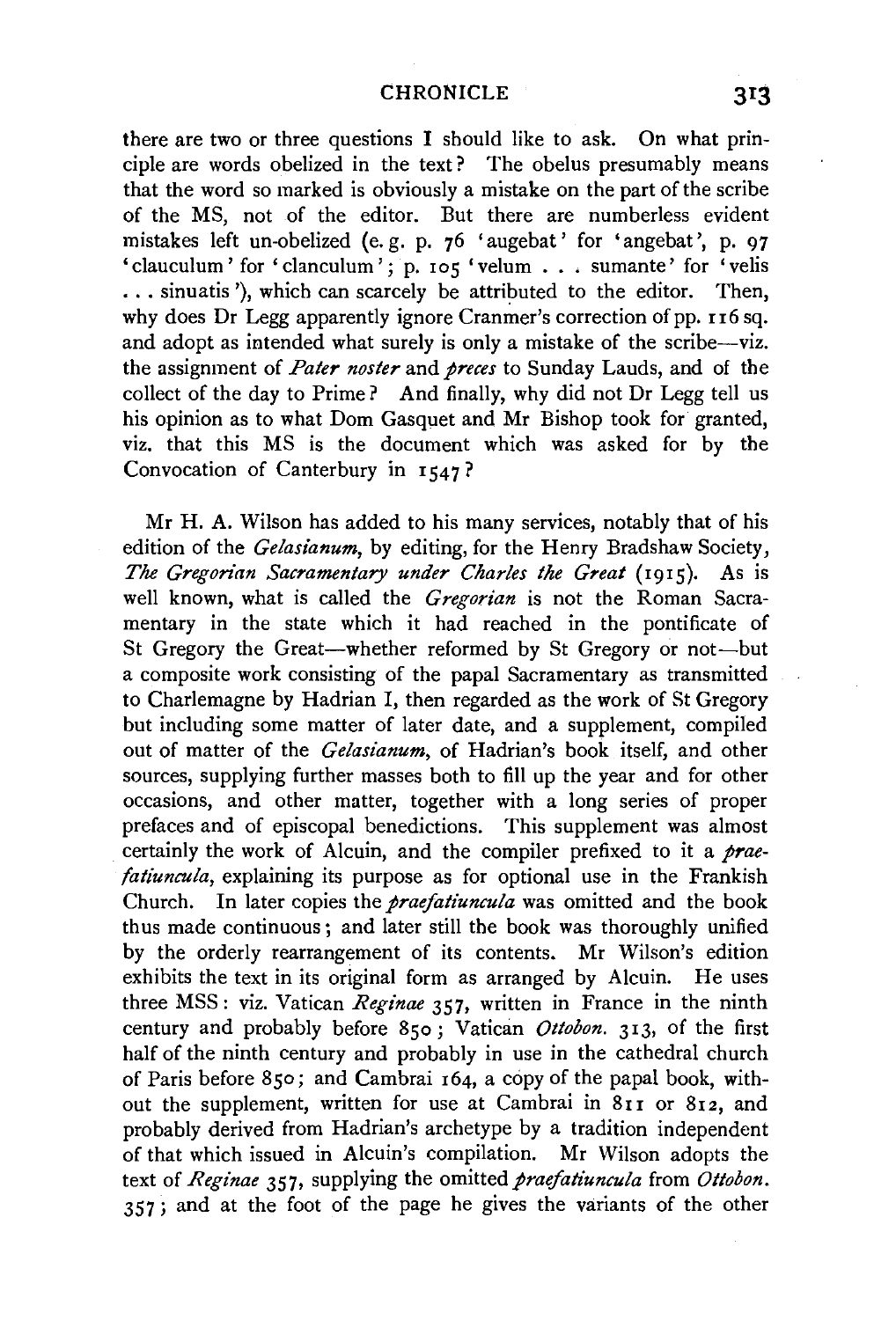two MSS, as well as the marginal Antiphonary-cues of *Ottobon.* 357. Since the final collections of proper prefaces and episcopal benedictions are different in the two Vatican MSS, and the original series is at present unrecoverable or unrecognizable, Mr Wilson prints both collections at length; and in an Appendix he has added certain masses found in the margin of *Ottobon.* 357 and some additional matter written ,on a blank page of it. The two Vatican MSS are those which were used by Muratori for his *Gregorianum* in *Liturgia vetus Romana i*; but, as Mr Edm. Bishop pointed out some years ago, Muratori's edition is quite misleading by reason of a serious dislocation in the order of the :contents. Mr Wilson, in supplying a text, for the excellence and finality of which his name is a sufficient guarantee, has rectified the order ; 'While he has pointed out, in a footnote, that Muratori's confusion is not, as Mr Bishop suggested, the result of the printer's mistake in numbering and binding up the leaves, but of some remoter cause. In his Introduction Mr Wilson gives an account of former editions of the *Gregorianum-those* of Pamelius, Rocca, Menard, and Muratori ; describes and discusses his MSS in detail ; and compares them with one another in respect of contents, which in the *Ottobon.* and *Regz'nae* MSS differ quite slightly, except in the supplementary Prefaces and Benedictions. Finally there are three indexes ; one of liturgical forms ; a second of marginal cues ; and a third of subjects. I have only noticed one thing of the nature of a misprint : if I rightly understand the structure of the paragraph, lines 19-26 of p. xxxiv ought to occupy the full width of the printed page and not to be contracted to the length of the preceding lines.

The Canticles of Holy Scripture-represented in our own rite by *Benedz'cite, Benedictus, Magnijicat,* and *Nu11c dimittis-are* used, in numbers varying according to rite, in the Divine Service everywhere, and together with other hymns of later origin, like *Gloria in excelsis,*  Te Deum, <sup>'</sup>O μονογενής, and the *Cherubicon*, used whether in Divine Service or in the Liturgy, and sometimes also with the Creeds and the *Pater noster*, are commonly appended to the Psalter. ' In *The Canticles of the Christian Church Eastern and Western in early and medieval times* (Cambridge 1914) Mr J. Mearns has catalogued a large number of the MS collections and their contents, belonging to all rites and in all the ecclesiastical languages: Greek, Graeco-Latin, Arabic, Georgian, Persian, and Slavonic; Armenian; Coptic; Syriac (Melchite, Jacobite and Maronite, Nestorian and Chaldaean); and Latin-Roman, Milanese, Frankish, Gallican, Irish, Mozarabic, and Monastic; noticing also the usages indicated by the ecclesiastical writers; e. g. by Nicetas for the Danube lands, and by St Augustine for Africa. To each section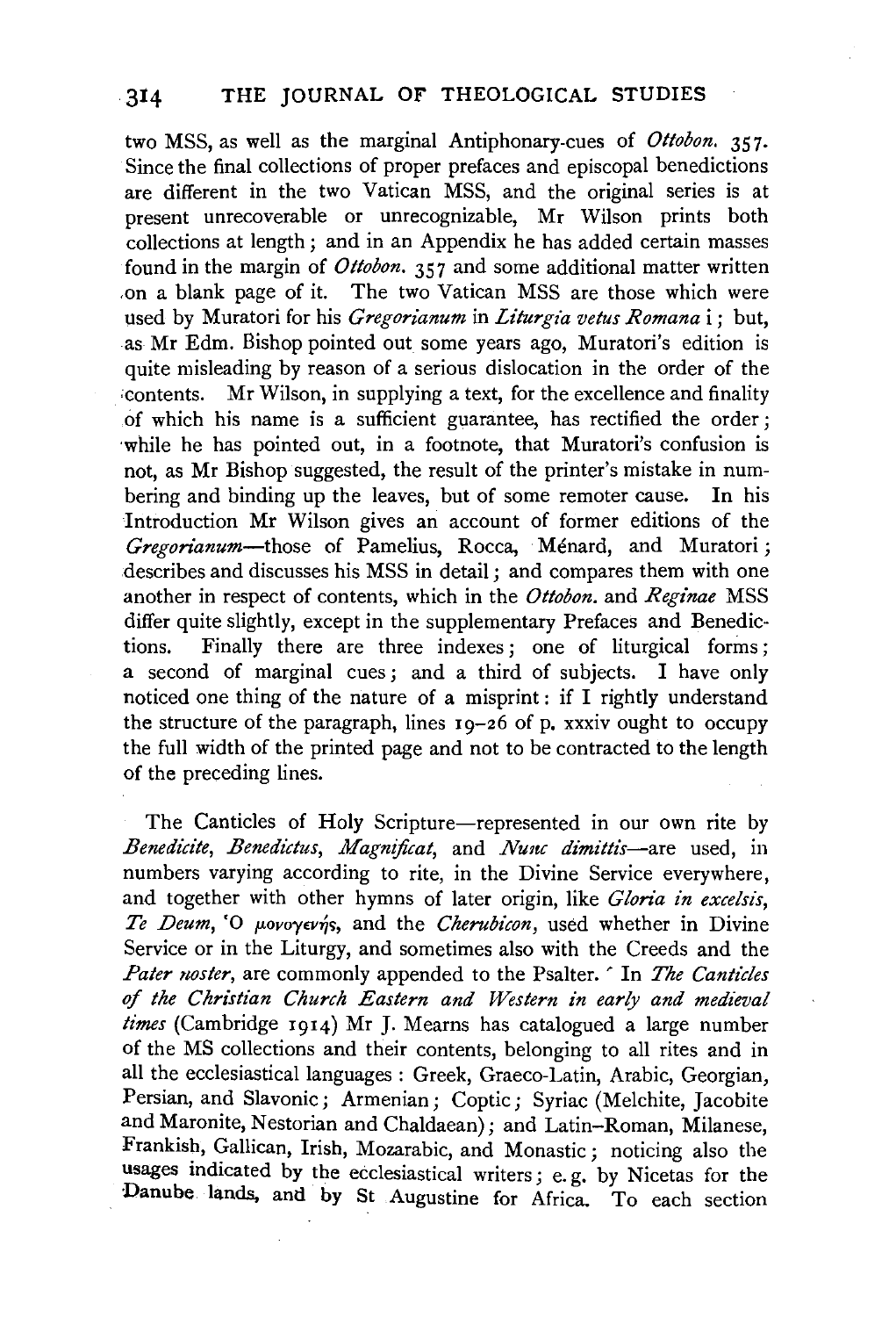Mr Mearns prefixes a short account of the community to which the following collection appertains ; and he illustrates his MSS by three facsimiles, two Greek of the eleventh century, and one Syriac of about A. D. 900. He thus provides much material for the study of these collections and of the history of the use of Canticles in the several rites. Two or three points suggest a remark. Φως ίλαρον (p. 16) is found also in Armenian and is used in Armenian Sunday Vespers (Conybeare *Rit. Arm.* p. 478). 'O  $\mu$ ovoyevns (p. 17) is primarily Byzantine, and in St James is borrowed from the Byzantine rite ; and it is used also in the Syrian Jacobite Liturgy *(Litt. E. and W. p. 77)*. Similarly (p. 18) the two *Cherubica*, Oi  $\tau_a$   $\bar{\alpha}$   $\bar{x}$   $\epsilon_{\mu\nu}$  certainly, and  $\Sigma_{V\gamma\gamma\sigma\alpha\tau\omega}$  probably, are Byzantine, and only borrowed in St Mark and St James respectively. The Georgian 'books' of the Psalter (p. 37) are evidently identical with the Greek καθίσματα. And the *lingua Bessa* of the *Itinerary* of Antoninus (p. 94) is surely not Abyssinian, but the language of the Bessi of the Balkan slopes, numbers of whom were to be found as monks in the Judaean desert and the Jordan valley in the fifth and sixth centuries and used a vernacular rite : see Theodore *Life of St Theodosius* (ed. Usener p. 45); Cyril of Scythopolis *Life* of *St Saba*  86; John Moschus *Pratum spirituale* 157 (the two latter cited by Usener in his note).

The' Alcuin Tract' x (1913) is Mr R. M. Woolley's *The Bread of the Eucharist.* Mr Woolley's treatment falls into two parts. In the first part he deals with three points. (1) He examines once more the question of the date at which the use of unleavened bread was adopted in the West, and confirms what is, I suppose, the accepted conclusion, that unleavened bread became the general usage at earliest in the eighth century. He makes Alcuin, with some hesitation, it is true, a witness for it; but in fact Hrabanus Maurus is the first quite definite witness, and Alcuin's evidence is more than doubtful. (2) He sketches the history of the attack of the Greeks on the use of azymes in the eleventh century, and rightly emphasizes the reasonableness and tolerance of the West as against the general intolerance of the East : and here he could have cited also St Gregory VII *Ep*. viii r. (3) He treats of English use both in the Middle Ages, and particularly in and after the sixteenth century. In the second part, Mr Woolley describes, and illustrates by photographs, the form of the altar-breads of the several Eastern Churches, and adds notes on what needs annotation in reference to each of them ; and in particular he treats of the history of Armenian azymes at some length. It is not clear why, in his second part, he .confines himself to the East; there are things to be said about the West as well. And in fact he might have a little enlarged his scope throughout,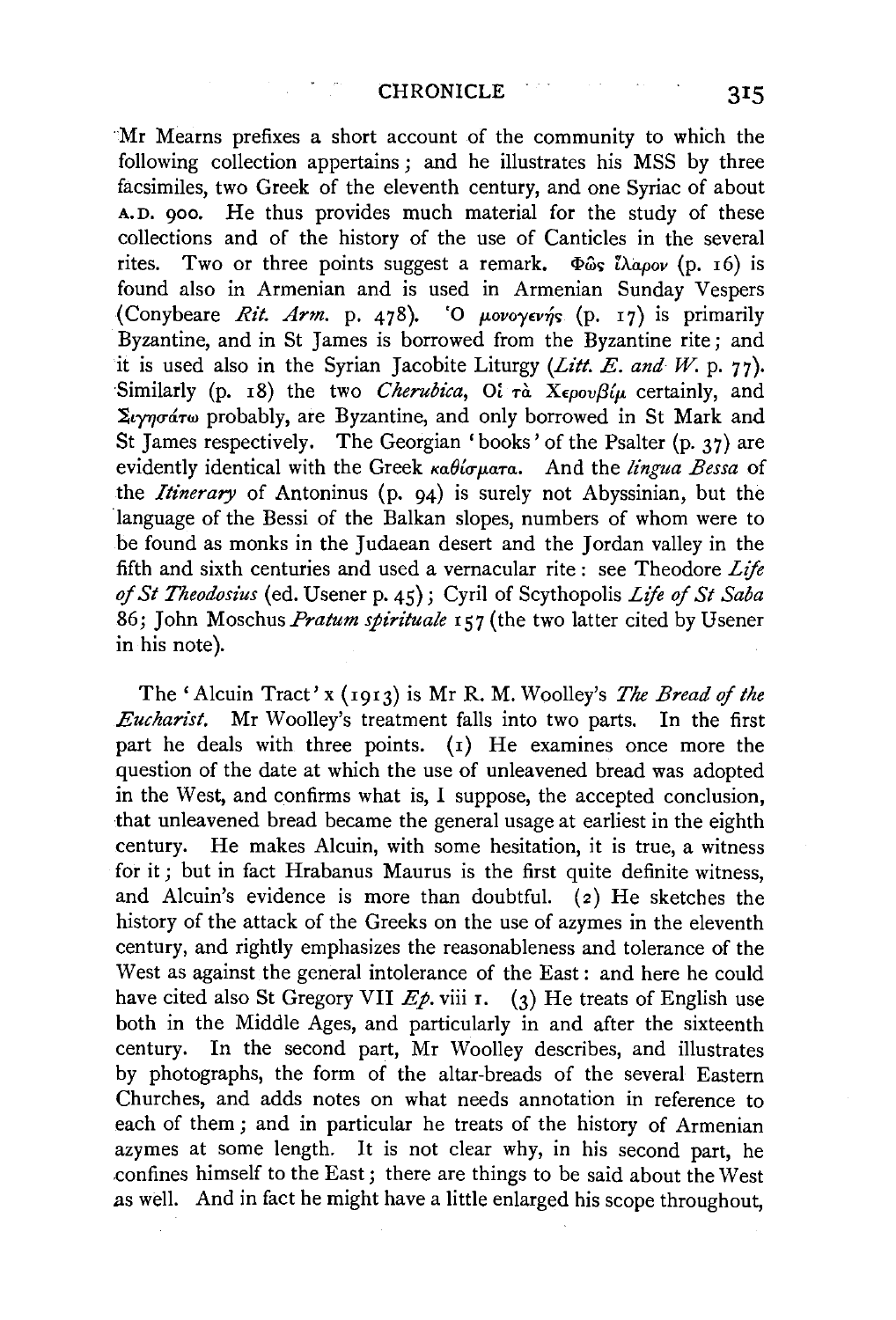and picked up the fragments of information about the bread of the altar that are to be found scattered up and down. Jn general Mr Woolley's treatment is otherwise quite satisfactory; but in detail it is possible to criticize his argument now and again: e. g. he gives the impression that ' unfermented' bread was practically unknown in the Empire outside of Palestine; but Celsus *de Medic.* ii 24, 25, 28, and Pliny H. *N.* xviii 26 (quoted by Dom Cabrol *Dict. Arch. et Lit. chrétienne* s. v. 'Azymes') seem to be sufficient to shew that it was not unfamiliar ; and if Tacitus calls it *panis iudaicus*-well, what of French beans, Brussels sprouts, Indian corn, American cloth, and so on? Again, he curiously takes it for granted that it is impossible to make an unleavened loaf of size sufficient to satisfy the requirement of 'one bread'. But even if St Paul meant anything so precise and exclusive, and if a conscience was made of preserving this particular symbolism, yet unleavened bread need not be a small wafer-I have myself used bread cut from a small unleavened loaf, and there did not seem to be any reason why it should not be of any required size. There are some points of detail which it is difficult to agree with, and points which need correction: e. g. the conclusion from the Gospels that the Last Supper was 'probably' the Paschal Supper (p. 3); the strange distinction between  $\tilde{a}$ *pros* and  $\delta$   $\tilde{a}$ *pros* as respectively 'loaf' and 'bread'  $(p, 7)$ ; the inference that leavened bread was used under the rite of  $1549$  (p. 34), which may in fact have been the case in some quarters, but the authority cited for it surely refers to the book of 1552; that the question of leavened or unleavened bread was raised at the Savoy Conference (p. 42) : I cannot recollect that any such question was raised-why should it be ?- and Cosin presented no book to the Conference *(ibid.),* while the passage quoted is in fact from the 'Durham Book', and does any one still suppose that the ' Durham Book' was Cosin's to present to anybody, or that in fact it existed during the sessions of the Conference? Again, it is not the case that the Greeks offer only one loaf  $(p, 45)$ ; for centuries the rite has formally provided for five  $\pi \rho \sigma \phi$  opa<sub>6</sub>, to say nothing of the oblates offered by individuals. And why are the Syrian Jacobites described as the 'Orthodox Syrians'? And if they are, why not the Copts and Abyssinians as well? They all may be and probably are and always have been materially orthodox, but to describe them as 'Orthodox' is only misleading. I may add, that I should like to see the evidence that the Armenians ever ate the 'Old Zatik' on Maundy Thursday (p. 56), before I believe it. It might have been useful if Mr Woolley would have explicitly refuted the deluded Greek argument that, as unfermented 'wine' is not wine, so unleavened bread is not bread; and it would have been for the convenience of readers if he had made his references more complete, and indicated not only his authors and documents, but where the documents are to be found in print.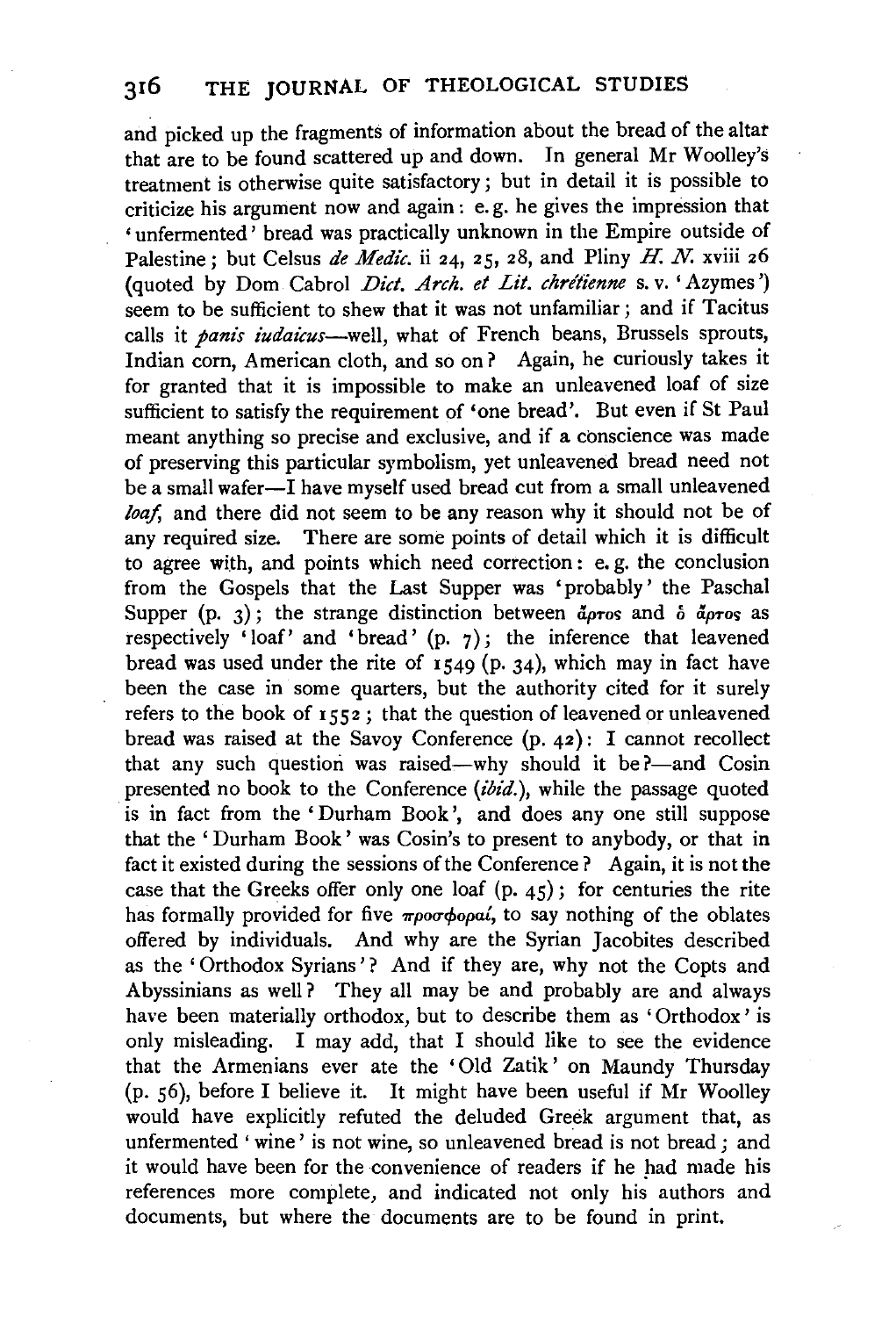The practical purpose of Mr E. G. P. Wyatt's *The Eucharistic Prayer*  (Alcuin Club Prayer Book Revision Pamphlets, V, 1914) is 'to deal with the question whether it be desirable that revision ' of the English Divine Liturgy 'should take the direction of approximation to the Roman Canon or not'. To this end, Mr Wyatt seeks to supply his readers with grounds for forming their own judgement by a careful and succinct summary of 'the state of the case' with regard to the criticism of the Roman Canon. The pamphlet contains three chapters. In the first, after indicating the acknowledged incoherences and perplexities of the Roman Canon, in contrast with the continuity and intelligibility of the corresponding tract of the Gallican rite, Mr Wyatt brings out the three points : (I) that if the paragraphs *Te igitur* to *Quam oblationem*  and also *Memento etiam* and *Nobis quoque* are ignored, the residuum is identical, in point of structure and drift, with the Gallican, except in so far that it lacks a *postsanctus*, *i.e.* a paragraph to connect the *Sanctus* with the *Qui pridie*; and in relation to this, he shews that there are features to be found here and there in the Roman rite which suggest that the Roman Canon once possessed a paragraph analogous to what is found at this point in Gallican rites;  $(z)$  that the survival in the Milanese form of the Roman Canon of a *Vere sane/us* in place of *Te igitur--Quam oblationem* on Easter Even, and the direct passage from *Post pridie* to *Per quem* on Maundy Thursday, suggest that the Ambrosian was originally identical in structure with the Gallican and the Mozarabic; and  $(3)$  that this structure is practically identical with that of the earliest anaphora still available. It is a pity that this anaphora is here described as 'the following Ethiopian Church Order'. It is true that it occurs in the Ethiopic version of the so-called *Egyptian Church Order* and is still embedded in the normal Abyssinian anaphora; but it is neither itself the ' Church Order', nor 'Ethiopian'. Both the Ethiopic and the Latin text are translations from Greek ; while there is good reason to suppose that it is the work of St Hippolytus; and if so, it is even more relevant to Mr Wyatt's purpose than he realizes. In the second chapter Mr Wyatt deals with the apparently interpolated paragraphs, *Te igitur-Quam oblationem* and *Memento etiam,* and demonstrates their 'instability', i.e. that in the liturgical texts they or parts of them occur in several different positions and connexions; e.g. *Communicantes, Hanc igitur,* and *Memento etiam* are found with the diptychs or the offertory, and *Te igitur* and *Quam oblationem* in the *postpridie.* In the last chapter, after a speculative reconstruction of the early history of the Roman *Missa jidelium,* Mr Wyatt makes his suggestions for the reform of the English rite, deprecating any change in the position of the Intercession, and proposing only the rearrangement of the prayers of the Eucharistia with a minimum of added connecting words, as securing